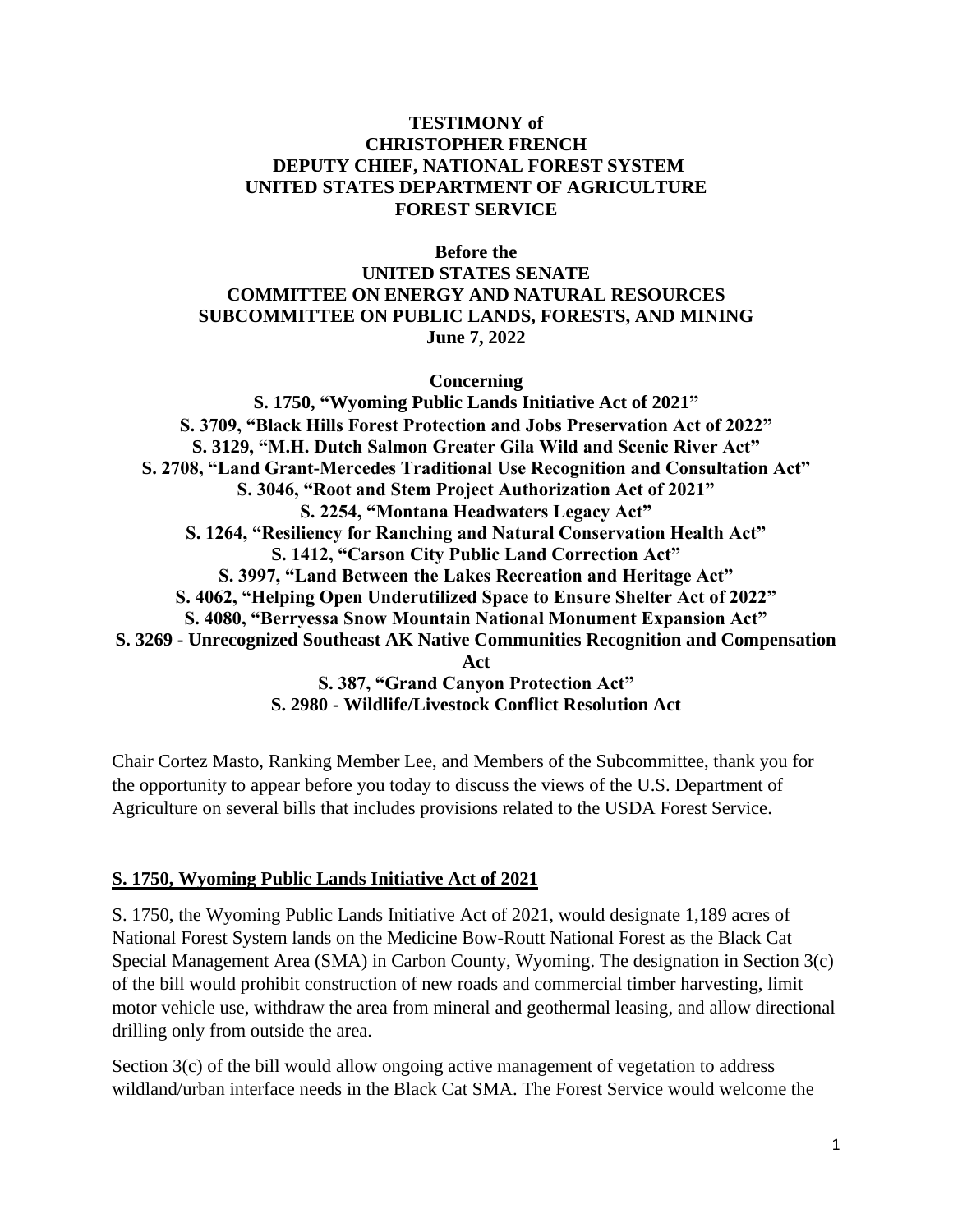opportunity to meet with Committee staff to clarify legislative intent regarding management of National Forest System trail 495, which is designated for motor vehicle use. It appears subsection c.4.b of this provision would require the agency to reclassify currently allowed seasonal motor vehicle and mechanized uses of the trail. USDA has concerns with the bill and defers to the Department of Interior for their views on the bill as it affects the public lands under their jurisdiction.

### **S. 3709, Black Hills Forest Protection and Jobs Preservation Act of 2022**

S. 3709, the "Black Hills Forest Protection and Jobs Preservation Act of 2022," would direct the Forest Service to issue one or more decisions using expedited authorities for compliance with the National Environmental Policy Act, including sections 603 and 605 of the Healthy Forests Restoration Act and a determination of NEPA adequacy to carry out vegetation management projects on land in the Black Hills National Forest. The bill would also direct \$40,000,000 of funding made available by section  $40803(c)(11)$  of the Infrastructure Investment and Jobs Act (IIJA) for fiscal years 2022 to 2026 to carry out projects on the Bighorn National Forest, the Custer Gallatin National Forest, and the Black Hills National Forest that will result in timber production. S. 3709 would also authorize use of the IIJA statutory categorical exclusion and emergency action authority to the extent practicable.

The Forest Service is committed to taking full advantage of available efficiencies to implement vegetation management work on the National Forests as we meet our responsibilities under NEPA. On April 25th, 2022, Chief Moore issued an agency wide letter outlining his expectation that we would conduct project planning and environmental analysis using the most responsibly expedient process available. An excerpt of his letter reads:

*"This means defaulting to HFRA authorities first, where applicable; using CEs wherever appropriate, consistent with rigorous extraordinary circumstances analyses; and using postdisturbance event tools such as the Emergency Situation Determination at 36 CFR 218.21. As soon as available, I also expect use of the BIL Section 40807 Emergency Actions authority to proactively treat emergency conditions before the consequences of those conditions manifest into catastrophic and unacceptable loss of resource values, property, economic activity, and human life."*

The Forest Service understands and shares Congress' clear and urgent message that the statutory tools enacted over the past twenty years are essential to our success in mission delivery, and we are proceeding; however, we do not support the additional direction as outlined in this bill.

Our agency is committed to managing responsible and sustainable timber programs on the National Forest System that support our critical partners in the forest products industry. In the case of the Custer Gallatin National Forest this work will be guided by a recently revised forest plan, released in January of this year. The Black Hills National Forest plan revision process is now underway, while the Bighorn National Forest Plan was last revised in 2005.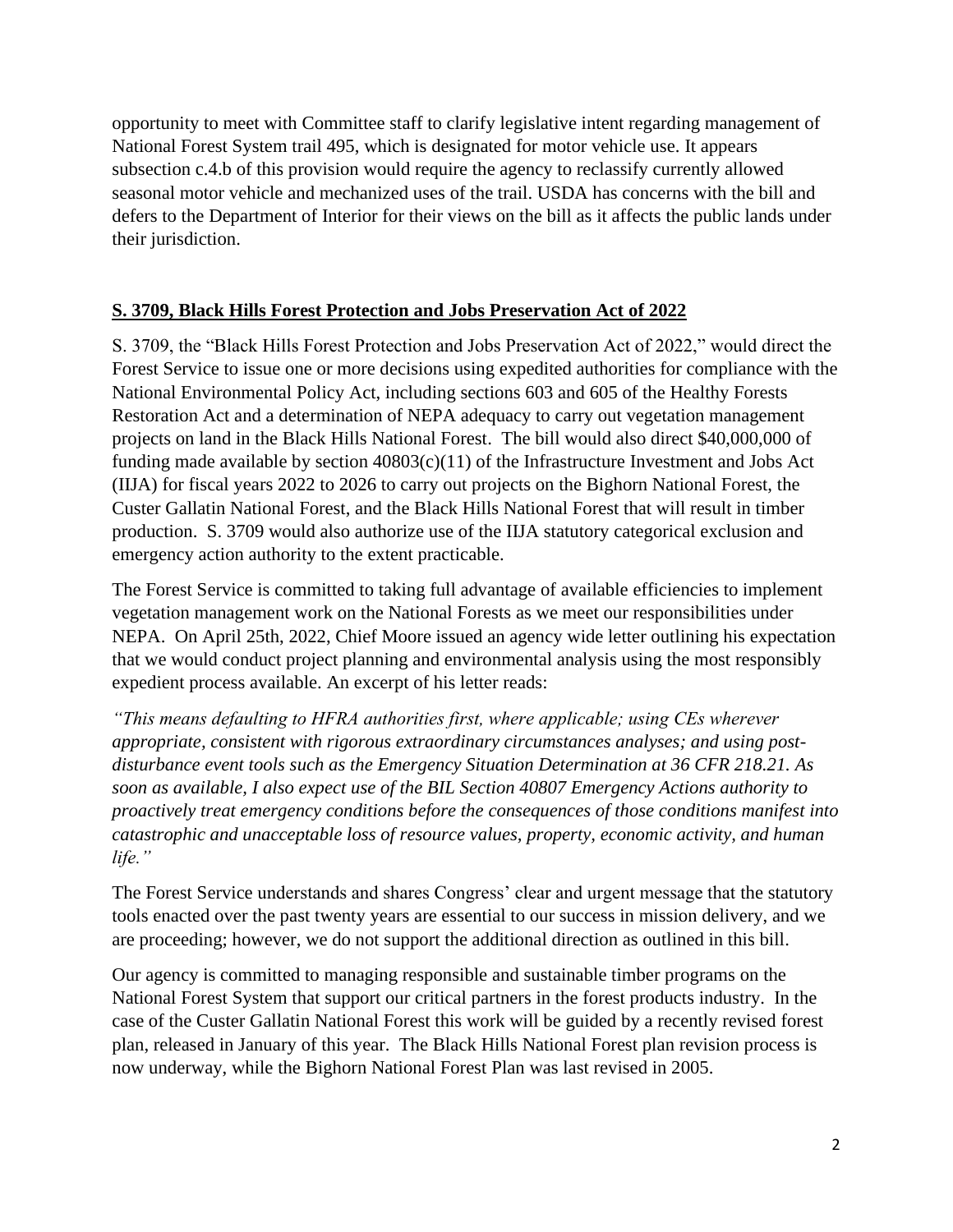The Forest Service recognizes that any current and potential future changes in timber outputs from these Forests will have significant ramifications for our industry partners. Therefore, the agency is fully committed to a robust and transparent understanding of current forest conditions, maximizing sustainable harvest levels, and exploring all potentially viable avenues to support industry in these landscapes. We know we cannot achieve our goals in land stewardship and sustainable use of renewable resources without robust industry capacity. Following up on a commitment made by Chief Moore, we initiated an independent review of the timber program on the Black Hills National Forest to ensure we are exploring all avenues to support milling capacity. Initial findings of this review are anticipated in June 2022. Therefore, it would be premature for the Forest Service to commit support for a specific funding level through the Bipartisan Infrastructure Law (BIL) such as identified in S. 3709. Meanwhile we have also been partnering with industry to explore opportunities to transport logs by rail from areas with potentially limited markets to the Black Hills to support local mills. We are in early stages of piloting this program now.

# **S. 3129, M.H. Dutch Salmon Greater Gila Wild and Scenic River Act**

This bill designates approximately 450 miles of the Gila River system in New Mexico as components of the National Wild and Scenic Rivers System and transfers 440 acres of land from the Gila National Forest to the Gila Cliff Dwellings Monument.

The Gila National Forest recently went through the Forest Plan Revision process, which included a process of evaluation of rivers eligible for Wild and Scenic designation. This process was done through a stringent interdisciplinary process with public input to determine river-related outstanding remarkable values. We recognize the importance of protecting and enhancing identified river values for the benefit and enjoyment of present and future generations and we would like to work with the Subcommittee and bill sponsors to clarify some technical concerns associated with the proposed designations and their classifications, as there are some river segments within the proposed legislation that were not identified in this Draft Forest Management Plan's public process.

Proposed language in the bill gives the Secretary authorization to build barriers with certain constraints. We would like to work with the committee to revise this section to ensure that the language would not unintentionally preclude or negatively affect restoration and preservation projects for native fish species.

USDA would also like to ensure new designations are properly integrated into the National Wild and Scenic Rivers System with enough time to develop comprehensive river management plans (CRMPs) and to establish detailed boundaries in cooperation with Tribes, State, and local governments, and interested stakeholders. The timeframes for completing detailed boundaries and CRMPs, identified under Sections 3(b) and 3(d) of the Wild and Scenic Rivers Act, can be challenging to meet, especially for the number of river segments included in the bill. Therefore, we would like to work with the Subcommittee and bill sponsors to allow additional time for completion of CRMP and boundary requirements.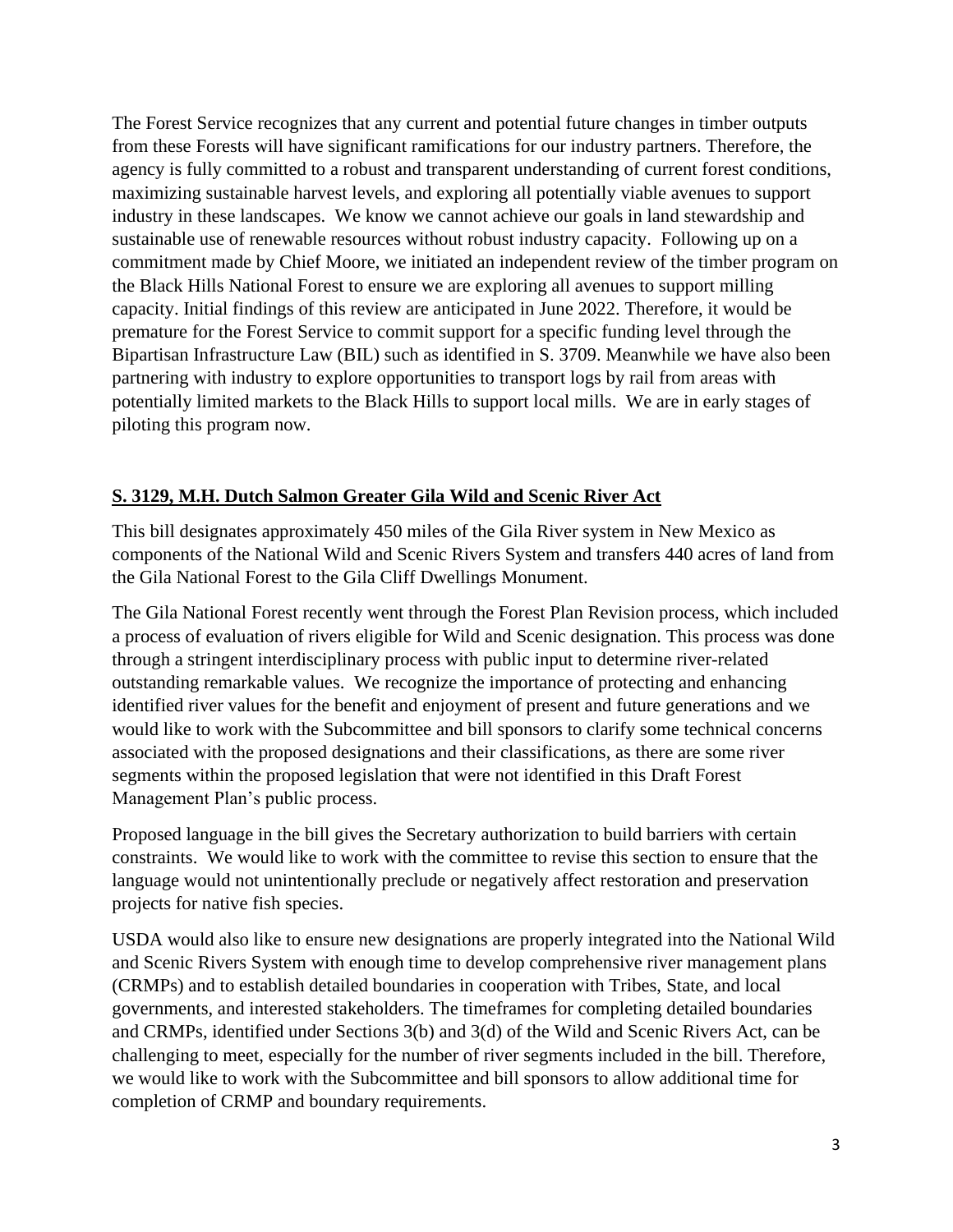This bill proposes to transfer 440 acres of land from the Gila National Forest to the Gila Cliff Dwellings Monument. The agency supports the proposed land transfer and looks forward to working with the Committee to ensure multiple uses would not be affected. The Forest Service is committed to collaborating with Congress, Tribes, and all members of the interested public during our land management planning process to identify and propose appropriate parcels of land or river segments within the National Forest System in New Mexico for potential designation as wild and scenic, and to manage those parcels responsibly when designated. We look forward to working with the sponsors of this bill to address the concerns outlined above and to provide appropriate clarifications that may be useful.

USDA supports the goals and intent of the bill as well as those specific designations that comport with the eligibility and preliminary classification findings informed by the Draft Forest Management Plan's public process. We would like to work with the Subcommittee and bill sponsors to resolve some of the above concerns associated with the current bill language and to engage further with us in development of the Draft Forest Plan.

# **S. 2708, Land Grant-Mercedes Traditional Use Recognition and Consultation Act**

The lands in northern New Mexico that became part of the NFS, managed by the Forest Service, have a rich and unique history dating back hundreds of years. The natural resources on the forests have been, and continue to be, fundamental to the interconnected economic, social, and cultural vitality of the state, which is home to federally recognized tribes and pueblos, land grant communities, acequia associations, traditional Hispanic communities, and contemporary residents. The people of northern New Mexico, their culture and traditions, and their knowledge of the land must be recognized and treated as unique resources.

The Forest Service recognizes it has an obligation to provide for multiple use and sustained yield across the forest, to comply with applicable laws in managing NFS lands, and to provide service to all publics. The Forest Service also recognizes the significance of addressing the unique and important historic and cultural setting of northern New Mexico.

S. 2708, the "Land Grant-Mercedes Traditional Use Recognition and Consultation Act," would provide for consultation between USDA and the governing bodies of land grant-mercedes when developing written guidance as required by the bill. Notably, S. 2708 applies only to specific communities exclusive to the southwestern United States, many of which are surrounded by and rely on federal lands managed by the Forest Service. The word "Consultation" as it pertains to federal agencies has a specific meaning when relating to federally recognized Indian Tribes. Tribal Consultation, or Consultation, is generally a government-to-government consultation that involves the direct, timely, and interactive process of receiving input from Indian Tribes regarding proposed actions or policies that have Tribal implications. While the Forest Service strives for better collaboration and cooperation with our traditional communities, the term Consultation, as used with respect to federally recognized tribes, cannot be applied to this work with land grant-mercedes.

The Forest Service would like to highlight its efforts in working with traditional communities. Land grant-mercedes are recognized as cooperators in the forest planning process. For the past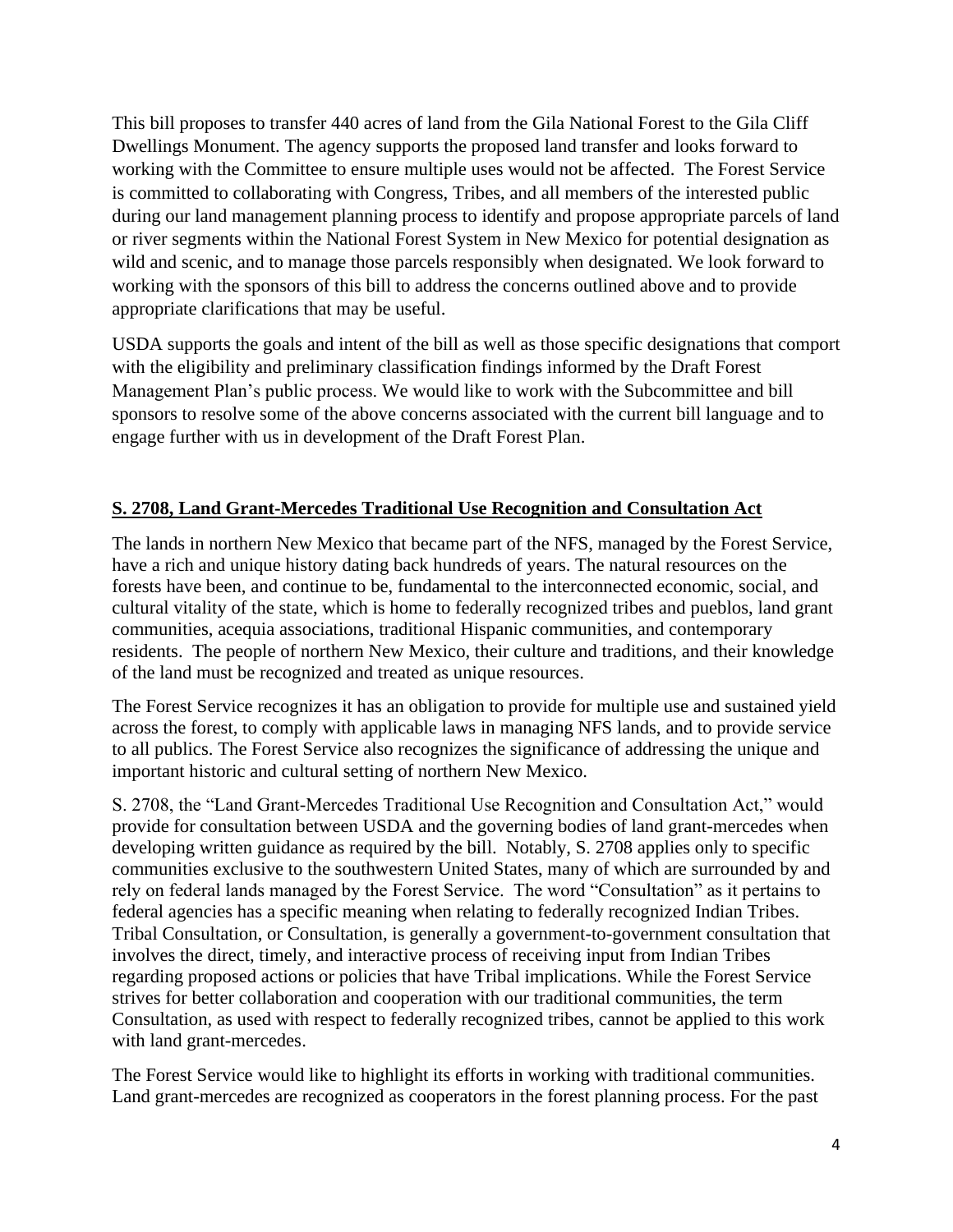several years, the northern New Mexico national forests have held quarterly meetings with all interested land grant heirs. Draft forest plans for the Cibola, Carson, and Santa Fe National Forests each dedicated specific attention to Northern New Mexico Traditional Communities and Uses. This is a direct reflection of efforts by the Forest Service to collaborate with land grantmercedes during the land management planning process. These plans will serve as an enduring commitment by the Forest Service to the communities of Northern New Mexico. Additionally, the Forest Service has a designated Government Liaison that works with the New Mexico Land Grant Council to ensure a consistent point of contact.

The Forest Service is committed to collaboration and transparency that address the unique needs of our local communities, however our obligation to federally recognized Tribes as sovereign nations and our requirement for Tribal Consultation cannot be misconstrued. The USDA supports S. 2708; however, we would like to work with the bill sponsors and Subcommittee to differentiate this work from our relationship with federally recognized tribes and land grant communities.

### **S. 3046, Root and Stem Project Authorization Act of 2021**

S. 3046 amends the Healthy Forests Restoration Act of 2003 (HFRA) (16 U.S.C. 6591c) to allow the Secretaries of Agriculture and Interior to enter into 10-year contracts or agreements with eligible entities to design, analyze, and implement "Root and Stem projects" through a collaborative process on federal lands. S. 3046 directs Root and Stem projects shall be subject to judicial review in the same manner as HFRA authorized hazardous fuel reduction projects, except that it provides for a 120-day statute of limitations and special instructions concerning injunctive relief. USDA is generally supportive of increasing capacity to accomplish our work and would like to work with the Subcommittee and bill sponsors to address technical concerns related to timing and intersection with existing laws.

#### **S. 2254, Montana Headwaters Legacy Act**

S. 2254 would designate 21 rivers as Wild and Scenic Rivers across the Custer Gallatin, Helena-Lewis and Clark, and Beaverhead-Deerlodge National Forests. The Beaverhead-Deerlodge completed revision of its land management plan in 2009. The Custer Gallatin and Helena-Lewis and Clark National Forests recently completed land management plan revisions with robust public and Tribal engagement. This included a systematic study of rivers across the Forests to evaluate river eligibility for Wild and Scenic River designation per the requirements of the 2012 Planning Rule.

Two of the rivers proposed for designation and their associated classifications in S. 2554 are aligned with the Helena-Lewis and Clark National Forest's recent land management plan eligibility determinations. However, four of the rivers or river segments in the bill were not found eligible during the Custer Gallatin and Beaverhead-Deerlodge river studies. In addition, not all the river classifications in the bill align with those identified in the Custer Gallatin's revised plan. While we recognize the importance of protecting and enhancing identified river values for the benefit and enjoyment of present and future generations, we would like to work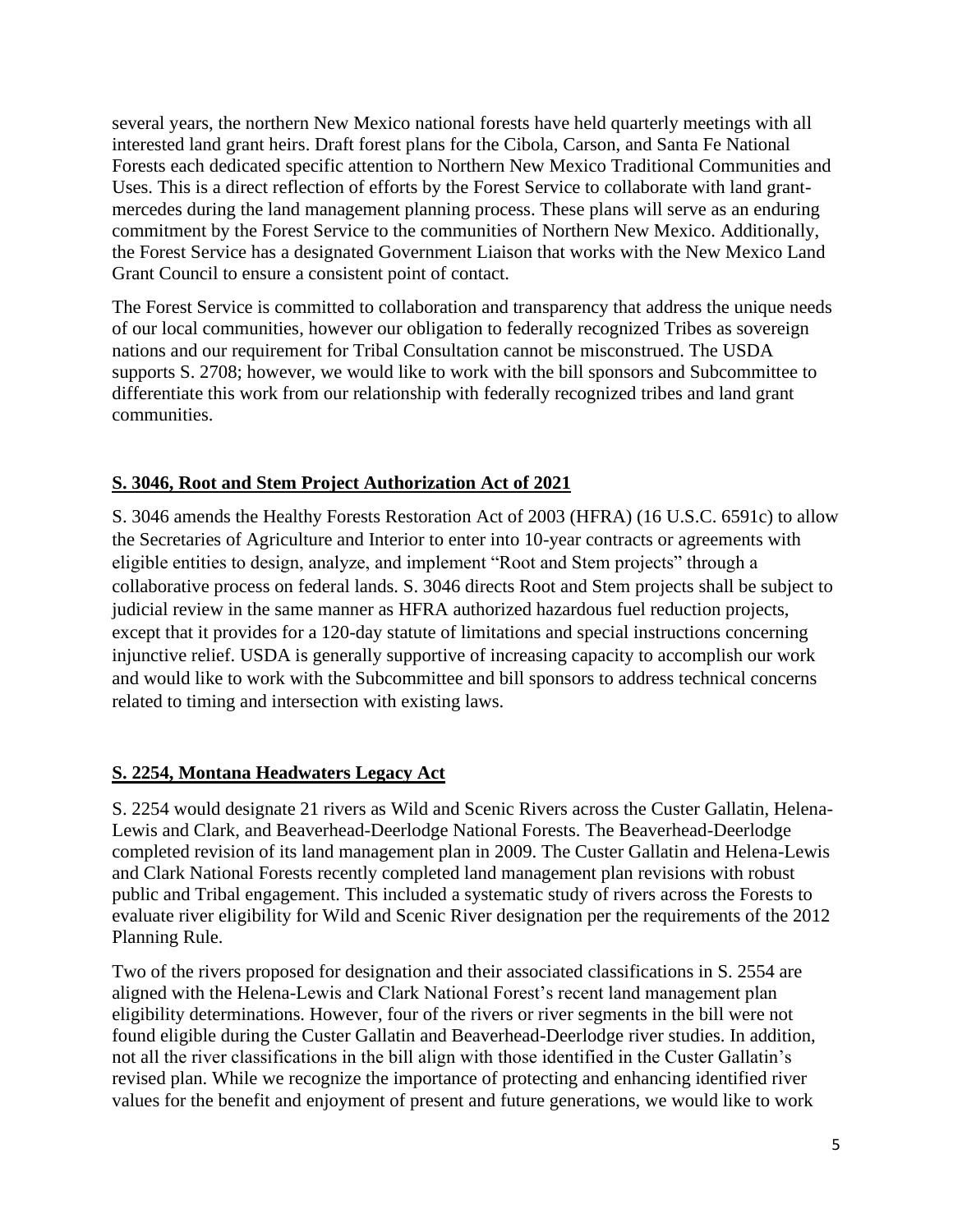with the Subcommittee and bill sponsors to clarify some technical concerns associated with the proposed designations and their classifications.

USDA would also like to ensure new designations are properly integrated into the National Wild and Scenic Rivers System with enough time to develop comprehensive river management plans (CRMPs) and to establish detailed boundaries in cooperation with Tribes, State, and local governments, and interested stakeholders. The timeframes for completing detailed boundaries and CRMPs, identified under Sections 3(b) and 3(d) of the Wild and Scenic Rivers Act, can be challenging to meet, especially for the number of river segments included in the bill. Therefore, we would like to work with the Subcommittee and bill sponsors to identify ways to allow additional time for completion of CRMP and boundary requirements.

### **S. 1264, Resiliency for Ranching and Natural Conservation Health Act**

S. 1264 amends the Federal Land Policy and Management Acts of 1976, commonly known as FLPMA, in several places. Our understanding is that Title IV of FLPMA only applies to grazing on lands within National Forests within the 16 contiguous Western States. We would like Congress's clarification on whether the opportunities outlined in S. 1264 apply to all National Forest System (NFS) lands or solely national forests in the 16 contiguous Western States.

S. 1264 would allow for temporary use of vacant grazing allotments for holders of grazing permits or leases during extreme natural events and disasters, such as drought, wildfire, infestation, or blight. The Department supports the use of vacant grazing allotments during extreme natural events and disasters, and the Forest Service currently makes vacant allotments available for permittees whose allotments are impacted by unforeseen natural disasters. We have some suggestions to provide additional management flexibility in keeping with the intent of the bill. We also suggest clarifying whether the temporary use of grazing allotments is intended for no more than 2 or 3 grazing seasons. The Department supports greater flexibility and discretion for the agency to work with grazing permittees.

S. 1264 also establishes the "Range Betterment Account" and adds new purposes to the Land and Water Conservation Fund (LWCF) for rangeland improvement projects and reimbursing landowners to provide recreational access on their lands. While we support the need for additional funding to carry out rangeland improvement projects and to improve public access, we do not support using the LWCF to provide that funding. This would be a substantial change in the purposes of LWCF, which was authorized in 1964 to acquire lands and waters and promote recreational access. We work continuously to increase recreational access by acquiring lands for permanent recreation, using rights-of-ways, building trails, and investing in recreation infrastructure. Using LWCF funding for range improvement projects and reimbursing landowners for recreational access would significantly reduce our ability to meet the original intent of the LWCF, namely, to permanently expand recreational access through land acquisition. If a new "Range Betterment Account" were to be established, we would suggest using a different name to avoid confusion with the existing 'Range Betterment Fund.'

S. 1264 establishes a "rebuttable presumption" that use of categorical exclusion would apply to the renewal of a grazing permit or lease and to the temporary use of vacant grazing allotments. We would like to work with the Committee to clarify the intent regarding NEPA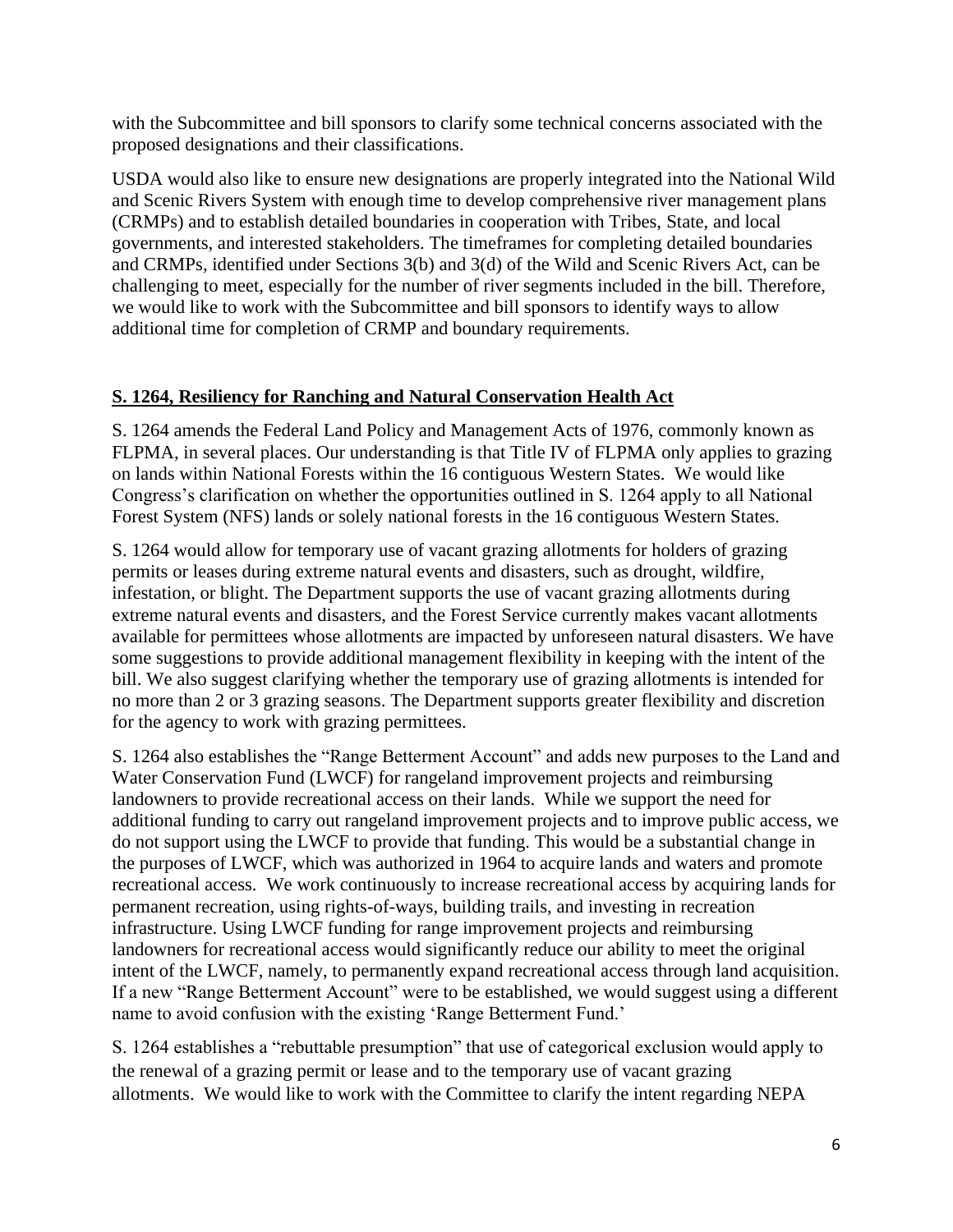compliance when authorizing the temporary use of vacant allotments. Lastly, the Forest Service has concerns regarding the provision allowing the use of categorical exclusions for the renewal of grazing permits and leases as it does not provide for adequate environmental review and reduces the important public involvement provided by NEPA.

## **S. 1412 - Carson City Public Land Correction Act**

S. 1412 would require the Secretary of Agriculture to convey 0.45 acres of federal land without consideration to Carson City, Nevada, to construct a road known as Stewart Street Extension through the Humboldt-Toiyabe National Forest, Carson Ranger District Administrative Site (Carson Ranger Station). Conveyance of this parcel would impair the agency's ability to provide for the safety, security, and operational needs of our employees so they can carry out the mission of the Forest Service. The proposed Stewart Street Extension would divide the Carson Ranger Station thereby reducing parking and storage space for a range of vehicles and equipment, including wildland fire engines and crew vehicles, as well as tree-planting, hazardous fuels reduction, snow removal, road maintenance and recreation management equipment and supplies. Dividing the Carson Ranger Station would also reduce office space available to the district and create safety concerns for district personnel due to traffic pattern and volume. In consideration of these impacts, the USDA has concerns with this proposal and would like to work with the Subcommittee, bill sponsors, and the city of Carson City, Nevada to better understand the need for this conveyance without consideration with the hope that a mutually agreeable resolution may be found. The USDA defers to the Department of the Interior for their views on how the bill affects the public lands under their jurisdiction.

#### **S. 3997, Land Between the Lakes Recreation and Heritage Act**

USDA recognizes the significance of the Land Between the Lakes Protection Act and the uniqueness of this treasured piece of public land within the National Forest System. We share the commitment of this Subcommittee to ensure the Land Between the Lakes National Recreation Area is a safe and enjoyable place for visitors to recreate.

S. 3997 directs the Secretary to administer the Land Between the Lakes National Recreation Area as a separate unit of the National Forest System. USDA has managed Land Between the Lakes as a separate unit of the National Forest System since the Land Between the Lakes Protection Act was passed in 1998. USDA supports the amended text that will allow the USDA Forest Service to continue administering Land Between the Lakes as its own unit within the National Forest System.

This legislation proposes several changes to the Land Between the Lakes Protection Act, including changes to the membership and function of the Land Between the Lakes Advisory Board. All Forest Service advisory boards are subject to the Federal Advisory Committee Act, and some of the amendments might conflict with that statute. Additionally, the proposed language would impact multi-year land management plans, funding, and annual planning. USDA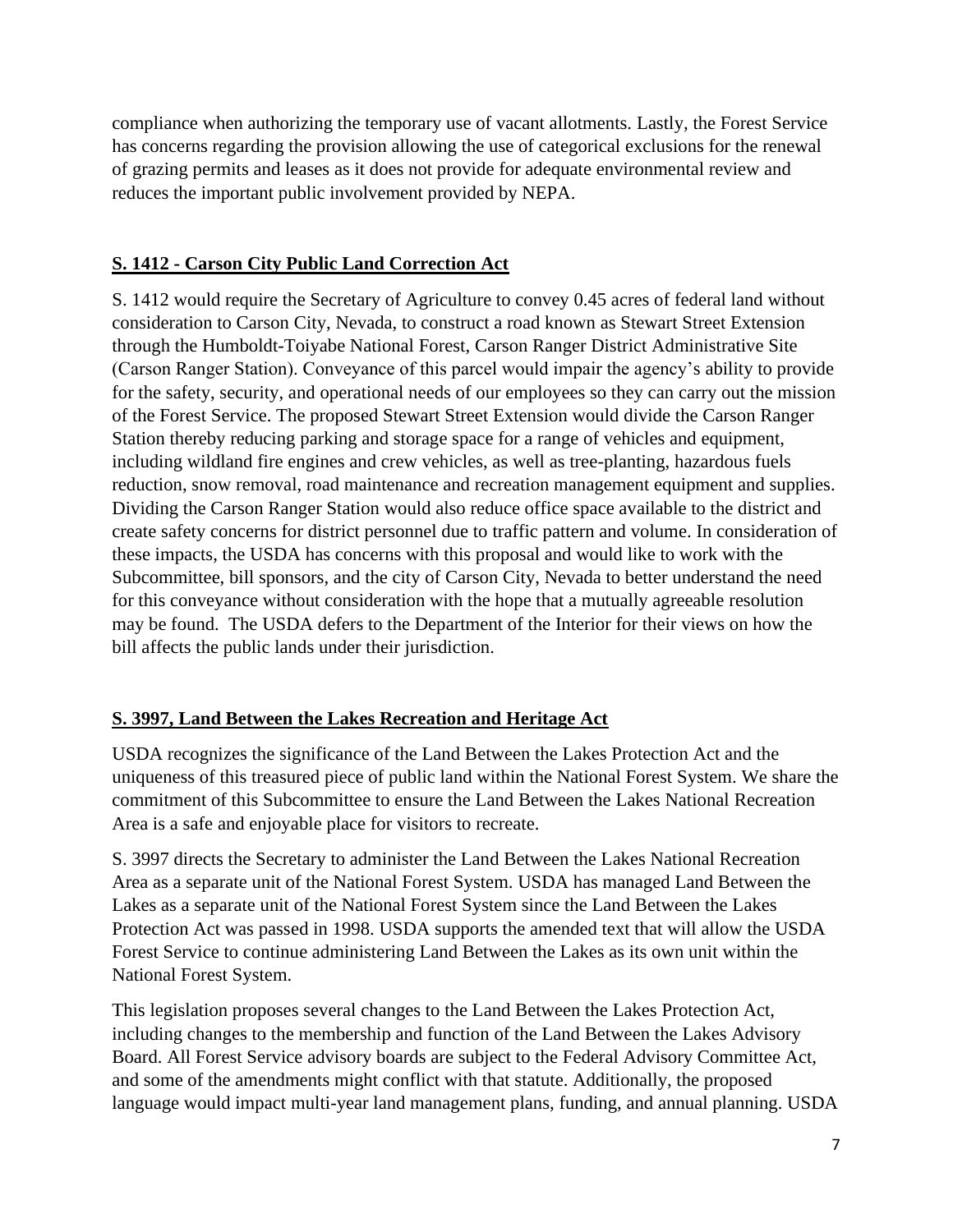would like to work with the Subcommittee and bill sponsors to ensure these changes do not disrupt existing programs, projects, and service to the public.

S. 3997 would allow the Secretary to charge reasonable recreation fees, as determined by the Land Between the Lakes Advisory Board, for admission to and the use of designated sites, or for activities, within the Land Between the Lakes Recreation Area. The Forest Service has recreation fee authority under the Federal Lands Recreation Enhancement Act. The bill appears to shift this existing recreation fee authority to the Land Between the Lakes Advisory Board. The Forest Service would like to retain its recreation fee authority for the Land Between the Lakes Recreation Area, and we look forward to working with the Subcommittee and bill sponsors on clarifying this language.

One of the unique aspects of Land Between the Lakes is the Land Between the Lakes Management Fund. Funds authorized for retention in the Management Fund under S.337 can be used for new work or deferred maintenance. While this is helpful, the restriction on use of these funds for salaries or expenses will limit its impact. These limitations on expenditures would make it difficult for the Forest Service to perform the new work and deferred maintenance authorized by the amendment.

S. 3997 encourages the Secretary of Agriculture to execute memoranda of understanding with State or local governmental entities, including law enforcement, as appropriate, to clarify jurisdictional matters, such as road management, policing, and other functions that are typically performed by the State or local governmental entities on non-Federal land. USDA supports this amendment. The Forest Service's Law Enforcement and Investigations staff are actively engaging with local governmental and law enforcement entities to develop memoranda of understanding and cooperative law enforcement agreements.

There are approximately 270 documented cemeteries at Land Between the Lakes that remain available to residents and relatives. S. 3997 provides access to certain cemetery plots for qualified residents, relatives, and cemetery associations. USDA supports amendments to existing legislation that would increase access to cemetery plots at Land Between the Lakes. However, the amendments as written could cause complications, including: a situation where one person could cause others to incur expenses without their knowledge; the need to construct roads; and unlimited expansion, which could cause adjacent multi-use land to be degraded over time. USDA would like to work with the Subcommittee and bill sponsors to clarify concerns over the cemetery plot provision in the bill.

S. 3997 directs the Secretary of Agriculture to identify and manage the historical resources of the Land Between the Lakes Recreation Area in accordance with the requirements of division A, subtitle III, of title 54 of the United States Code (formerly known as the National Historic Preservation Act) and in coordination with qualified residents or relatives. S. 3997 also directs the Secretary to consider requests by qualified residents or relatives to use and maintain areas of cultural importance, and to work cooperatively with qualified residents or relatives in the management of historical resources.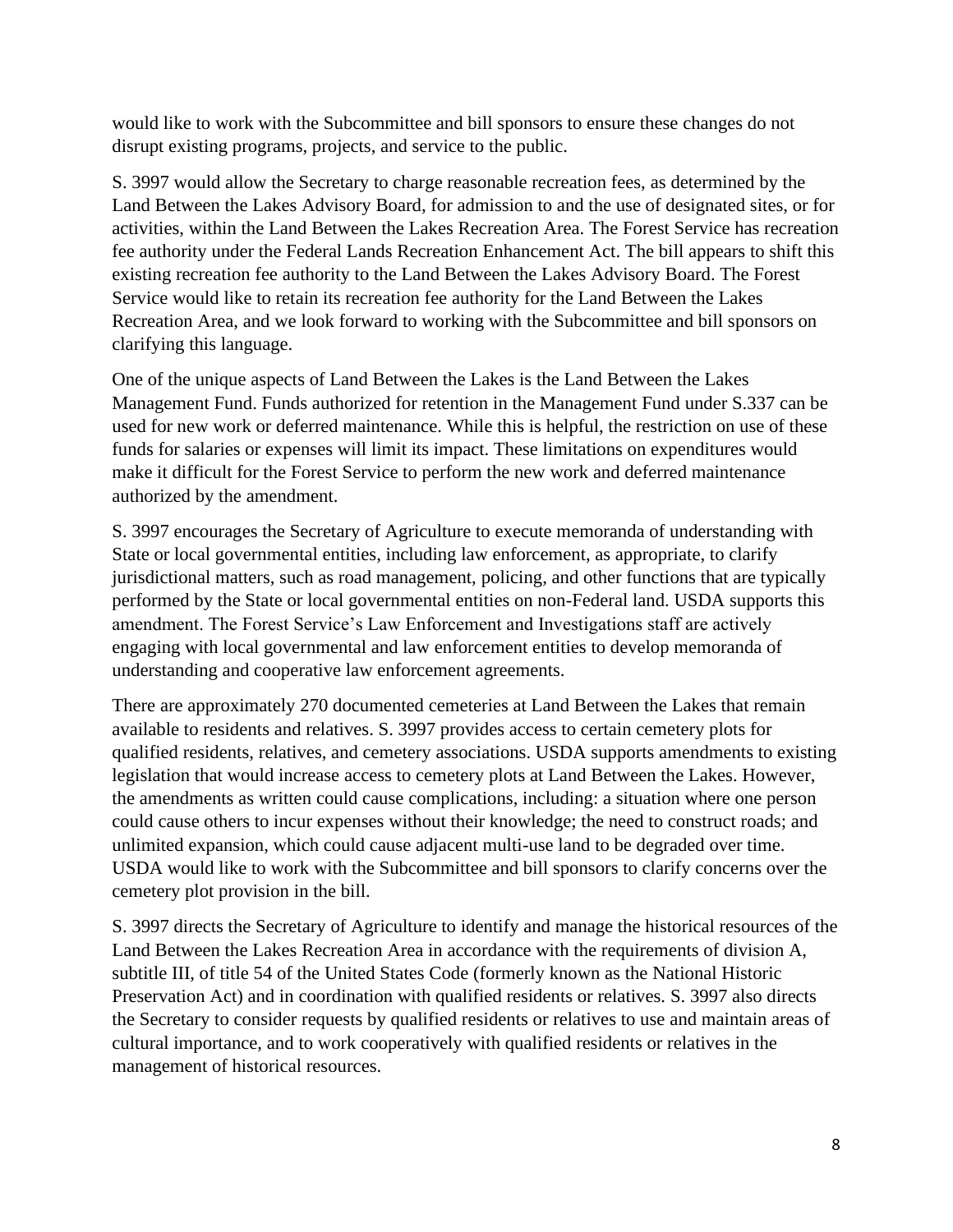USDA agrees all sites in the Land Between the Lakes National Recreation Area need to be evaluated for historical significance. However, the Department is concerned about the language as written, as it would have significant budgetary impacts and does not address the parameters for revitalizing the historical resources. The Forest Service has received multiple notifications regarding historical buildings at Land Between the Lakes Recreation Area that are not structurally safe and are in such poor condition that revitalization would require millions of taxpayer dollars. The agency would like to work with the Subcommittee and bill sponsors to establish parameters for identifying and managing the historical resources at Land Between the Lakes.

The Forest Service appreciates the increase in authorized funding for Land Between the Lakes. However, shifting this funding from the agency's existing budget would create significant hurdles for other National Forest System lands in the 13 Southern Region states and Puerto Rico.

USDA would like to work with the Subcommittee and bill sponsors to address these concerns to make future management of the Land Between the Lakes National Recreation Area more efficient and feasible.

# **S. 4062, Helping Open Underutilized Space to Ensure Shelter Act of 2022**

S. 4062 "Helping Open Underutilized Space to Ensure Shelter Act of 2022" would amend the Federal Land Policy and Management Act of 1976 (FLPMA) to authorize the sale of certain Federal land to States and units of local government to address housing shortages. A State or unit of local government may nominate for consideration for conveyance by the Secretary to the State or unit of local government one or more tracts of public lands within the boundary of the State or unit of local government for the purpose of providing housing in the State or unit of local government.

The USDA understands and supports the need for affordable housing nationwide and recognizes the role of Federal agencies in helping meet that need, particularly in areas of the wildland-urban interface. As currently drafted, the bill has several areas of concern for the USDA Forest Service and may not accomplish the intended goal of increased housing as well as existing authorities already can.

We would like to work with the bill sponsors and Subcommittee to clarify several areas of concern: the bill modifies FLPMA, yet there are no savings provisions to ensure the current law remains intact; and the bill requires Forest Service validation of Governor's approval for projects submitted by a unit of local government, inserting a federal agency into negotiations involving State matters. As written, the bill would allow unrestricted abdication of Congressionally designated National Forest System (NFS) lands for use for housing projects with no limitation on the total acreage of lands that may be acquired; the bill has presumed approval for any project submitted under this authority; the prioritization of using NFS land for affordable housing above all other uses is in direct conflict with the Multiple-Use Sustained-Yield Act of 1960; and land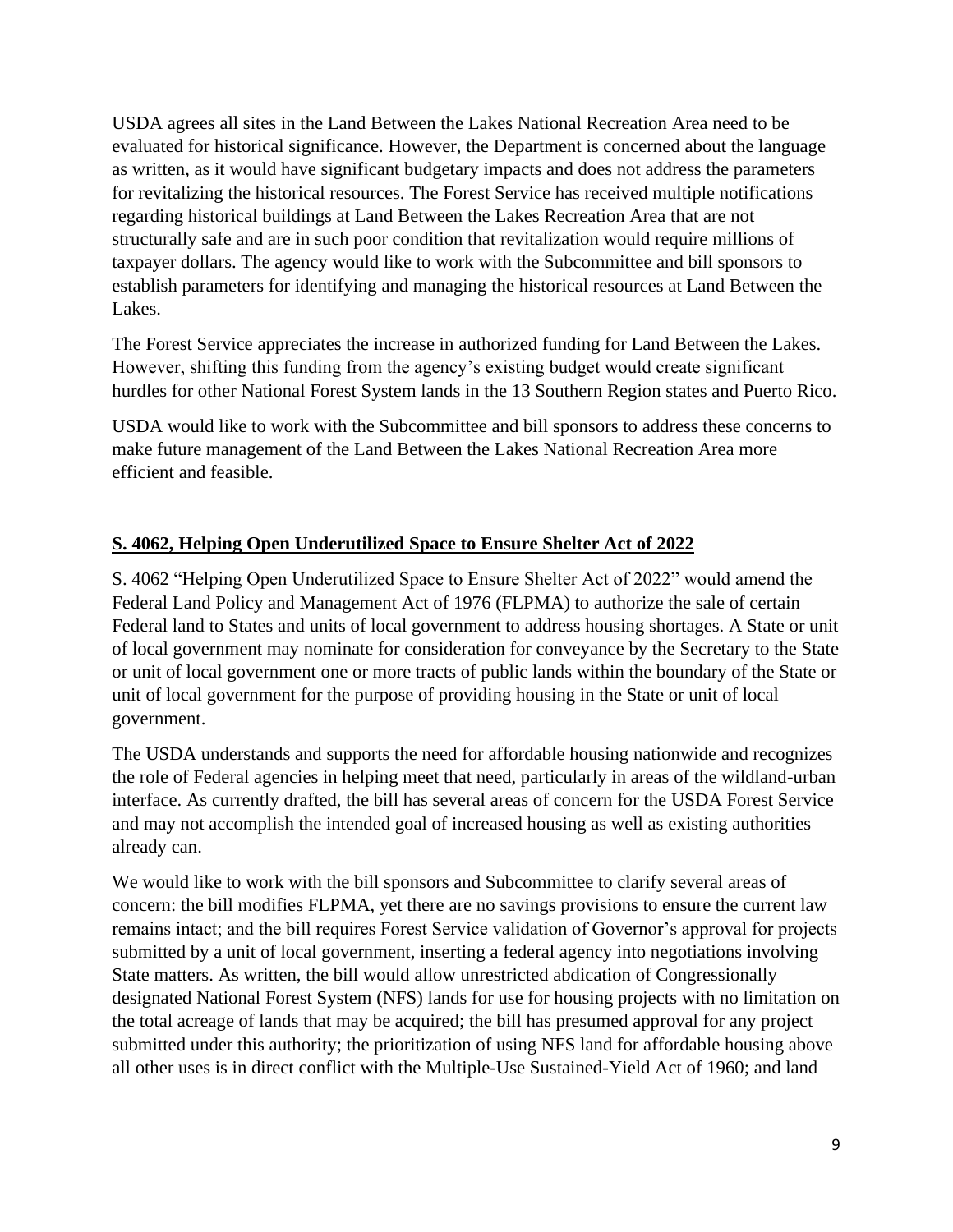conveyed under this authority would be sold at a fraction of market value with the funds prioritized to meet the needs of the Department of Interior's National Park Service.

This bill also requires a 180-day timeline for implementation and imposes a 15-year "stewardship period" where Forest Service personnel would observe and administer activities on land legally conveyed to ensure the use of that land was in accordance with this bill. This "stewardship period" would require significant increases in staff capacity. As written, the bill language undermines the ability of the Forest Service to work collaboratively with our state and local partners in ways that ensure the best possible use of our public lands.

The USDA opposes S. 4062 as written and would like the opportunity to work with the bill sponsors and subcommittee to address these concerns.

### **S. 4080 - Berryessa Snow Mountain National Monument Expansion Act**

S. 4080, the "Berryessa Snow Mountain National Monument Expansion Act" would expand the boundary of the Berryessa Snow Mountain National Monument to include the Walker Ridge (Molok Luyuk) Addition, which is approximately 3,925 acres of Federal land administered by the U.S. Department of the Interior's Bureau of Land Management (BLM) in Lake County, California. The Secretary of the Interior would administer the Walker Ridge (Molok Luyuk) Addition as part of the expanded Berryessa Snow Mountain National Monument.

S. 4080 would require the Secretary of Agriculture and Secretary of the Interior to jointly develop a comprehensive Monument management plan within one year of enactment of this Act. In developing the Monument management plan, the Secretary of Agriculture and Secretary of Interior will consult with affected federally recognized Indian Tribes.

The proposed Walker Ridge (Molok Luyuk) Addition would be managed by the Department of the Interior (DOI). As such, USDA defers comments on inclusion of these lands into the Berryessa Snow Mountain National Monument to the Secretary of the Interior.

The Mendocino National Forest has completed its administrative requirements for their Land Management Plan pertaining to protection of objects of interest identified in the executive proclamation of the Berryessa Snow Mountain National Monument. Because the proposed Walker Ridge (Molok Luyuk) Addition is solely on BLM-managed lands, the Forest Service would likely remain administratively complete in its tasks.

However, if additional work is needed to update the joint Monument management plan, the USDA would like to work with the bill sponsors and the Subcommittee to extend the timeframe from one year to three years to develop or update the joint USDA/DOI comprehensive Monument management plan and consult with affected Indian Tribes. Since 2018, 98 percent of the Mendocino National Forest has burned. The Forest is focusing staff resources on fire recovery, hazard abatement, fuels treatments and ecosystem recovery of the forest and the Monument.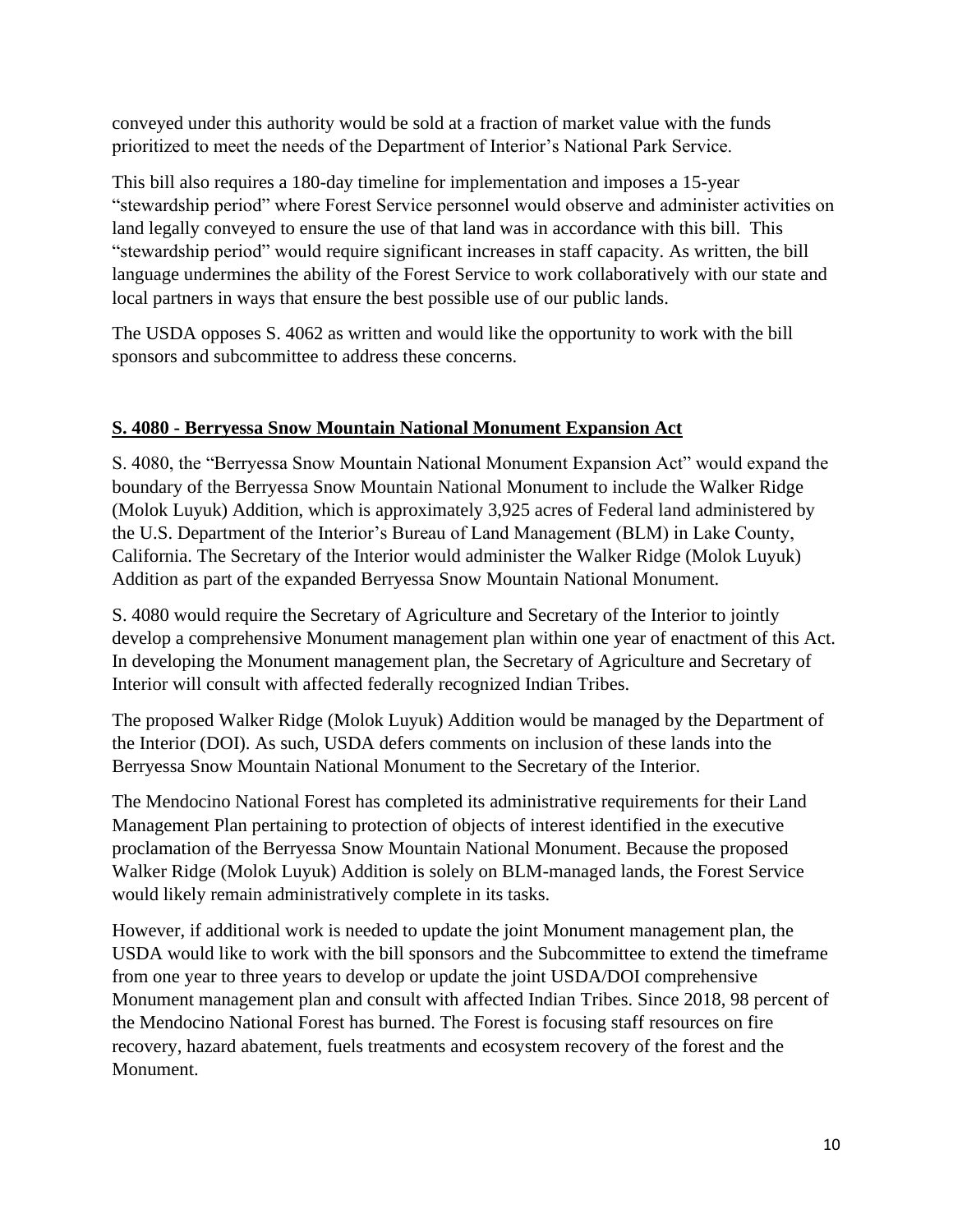The USDA is committed to the management and protection of the dramatic geology, remarkable biological diversity, rich cultural history, and plentiful recreation opportunities in the Berryessa Snow Mountain National Monument. The USDA is also committed to our partnerships with DOI and BLM, affected Indian Tribes, and local communities in managing this unique resource. To accomplish the intent of this Act and ensure we have a comprehensive and updated Monument management plan with Tribal consultation, USDA would like to work with the bill sponsors and the Subcommittee to address the specific concern noted in our testimony regarding extending the timeline to update this plan.

# **S. 3269 - Unrecognized Southeast AK Native Communities Recognition and Compensation Act**

S.3269 would amend the Alaska Native Claims Settlement Act of 1971 (ANCSA) to authorize Alaska Native residents of five Southeast Alaska communities (Haines, Ketchikan, Petersburg, Tenakee, and Wrangell) to form urban corporations. The legislation directs conveyance of specifically identified surface estate lands within the Tongass National Forest in the amount of 23,040 acres to each corporation, totaling approximately 115,202 acres. The bill directs conveyance of subsurface estate of these parcels to the Sealaska Regional Native Corporation.

#### *Analysis of Identified Conveyance in the Tongass National Forest*

S.3269 identifies a total of 115,202 acres of National Forest System (NFS) lands for conveyance. Each new corporation would receive 23,040 acres. The proposed conveyance of 23,040 acres to each new corporation conforms with the acreage provided to the ten Southeast Alaska communities that were recognized and determined to be eligible under ANCSA. Unlike ANCSA, S.3269 does not require that the acres include the township in which all or part of the Native village is located, nor that it be contiguous and in reasonably compact tracts. If the intent of the bill is to facilitate proximity and access by the Alaska Native communities addressed in S.3269 to the lands proposed for transfer, the Forest Service welcomes a discussion with the bill's authors about the identification of parcels that are contiguous and closer to the Native village governments.

The selected NFS lands are in 59 named parcels, including some that are split into distinct parts or include adjacent islands. The parcels range in size from 12 to 9,092 acres and are located across seven Forest Service Ranger Districts. Due to the high value of these lands for multiple uses on the National Forest, the Forest Service anticipates that the selections would change expected outcomes of the 2016 Forest Plan broadly across program areas.

#### *Effect on Forest Service Management of the Tongass National Forest*

A majority of the parcels identified in the legislation are located along accessible shorelines and in protected coves that have significant use by residents and visitors. Southeast Alaska is largely a group of islands with few roads. Shorelines that can be accessed by boat or plane are some of the most heavily used areas in the region. While the legislation provides for the land once conveyed to a private interest to remain open for non-commercial uses including hunting, fishing, and recreation, access is not guaranteed and may be subject to potential restrictions.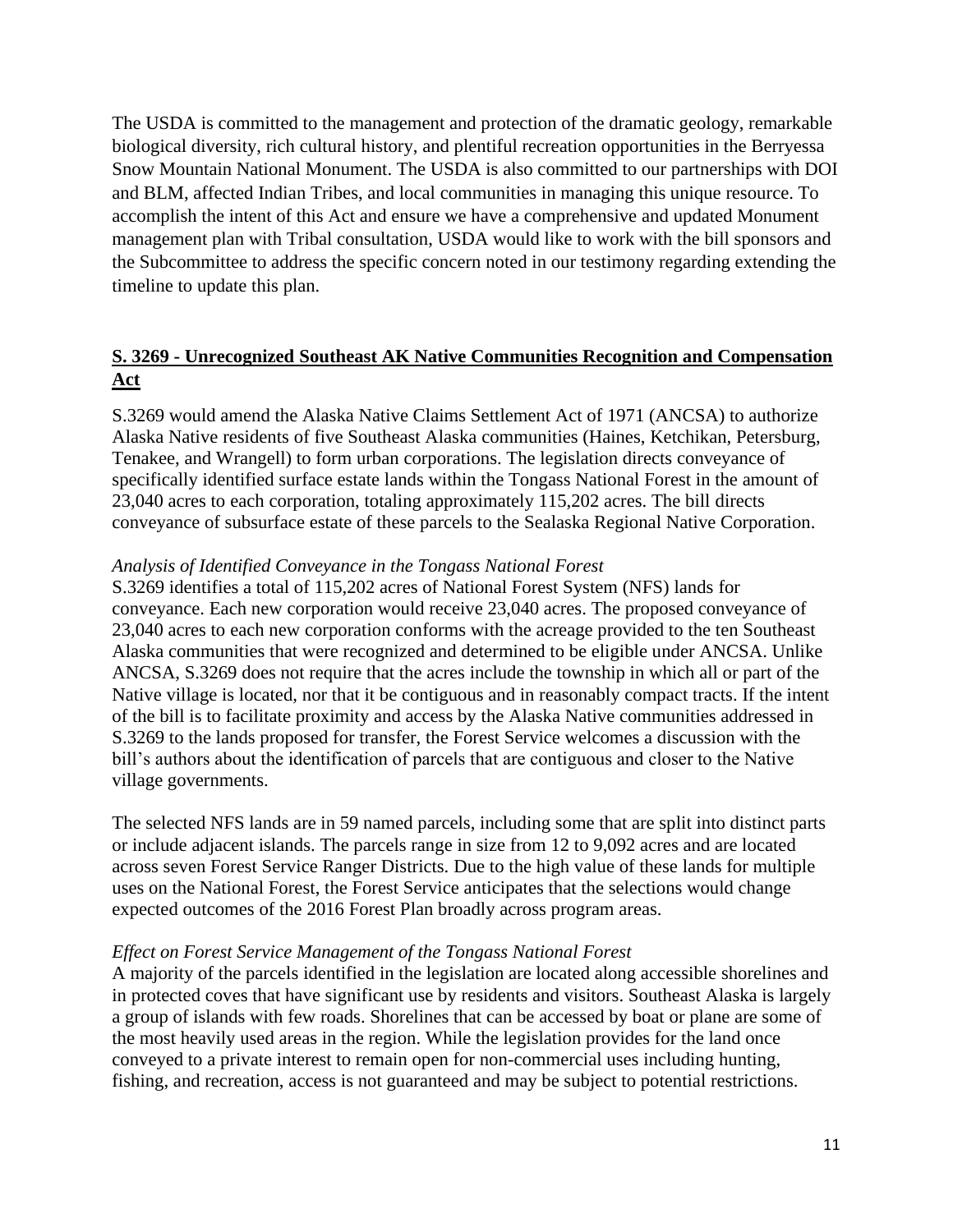Many of the parcels identified for conveyance are located in areas where subsistence hunting and fishing occurs. Subsistence would no longer be managed by the federal government under the Federal Subsistence Management Program, which Congress established in the Alaska National Interest Lands Conservation Act. Subsistence management under this program is limited to federal public lands.

USDA anticipates the proposed conveyance of the lands will affect the Tongass National Forest's delivery of its recreation program to residents and visitors. Based on an initial review of the mapped selections, the Forest Service has identified that the following are located within the boundaries of the parcels: 5 developed recreation sites (3 camping sites, 1 picnic site, 1 shelter), 3.5 miles of hiking trail, 26.5 miles of designated Off Highway Vehicle trails, and an estimated 9 marine access facilities. While there are no public use cabins within the boundaries of the selections, the conveyance would create five isolated National Forest System land parcels, ranging in size between 4-20 acres around 5 public use cabins. Additionally, 1 Forest Service administrative cabin (Anita Bay) is located within a parcel. The agency's initial review also identified an estimated 38 outfitter and guide businesses authorized under special use permit to operate on NFS lands identified within parcels.

USDA anticipates the proposed conveyance will affect the Tongass National Forest's transition to predominantly young growth as directed in the 2016 Forest Plan and consistent with the Southeast Alaska Sustainability Strategy. Just over half of the proposed parcels contain younggrowth acres. The Tongass National Forest estimates one-third of the parcels contain young growth stands that, if conveyed, would have a moderate to high impact on the transition. Ten of the selected parcels contain Pacific Northwest Research Station study sites including sites associated with the Tongass-wide Young Growth Study (TWYGS). TWYGS is a longitudinal study addressing key questions related to the effects of silvicultural treatments on young-growth development, forest production, and habitat. The loss of study sites through land conveyance would impact the ongoing 20-year research-management collaboration which provides much of the foundational scientific information for managing young growth forests in Alaska for multiple benefits. The loss of these study sites along with several other issues outlined above cause USDA to have concerns with the legislation. We would like to work with the committee and bill sponsors to address these concerns as we jointly pursue fulfilling our important responsibilities to Alaska Native communities.

USDA recognizes the special relationship that Alaska Natives have to the lands of southeast Alaska, which are the homelands of the Tlingit, Haida, and Tsimshian people. We acknowledge important customary, traditional, and current uses of the Tongass National Forest and the contributions of the land and resources to the social and economic well-being of the region's communities. Through a joint Secretarial Order 3403, USDA recognizes that it is the policy of the United States to restore Tribal homelands to Tribal ownership and to promote Tribal stewardship and Tribal self-government. We look forward to discussing with the Subcommittee and sponsor of the bill the legislation's impact on the Tongass National Forest's program of work as well as opportunities to promote Tribal and/or indigenous stewardship of our federal lands and waters, consistent with the Joint Secretarial Order.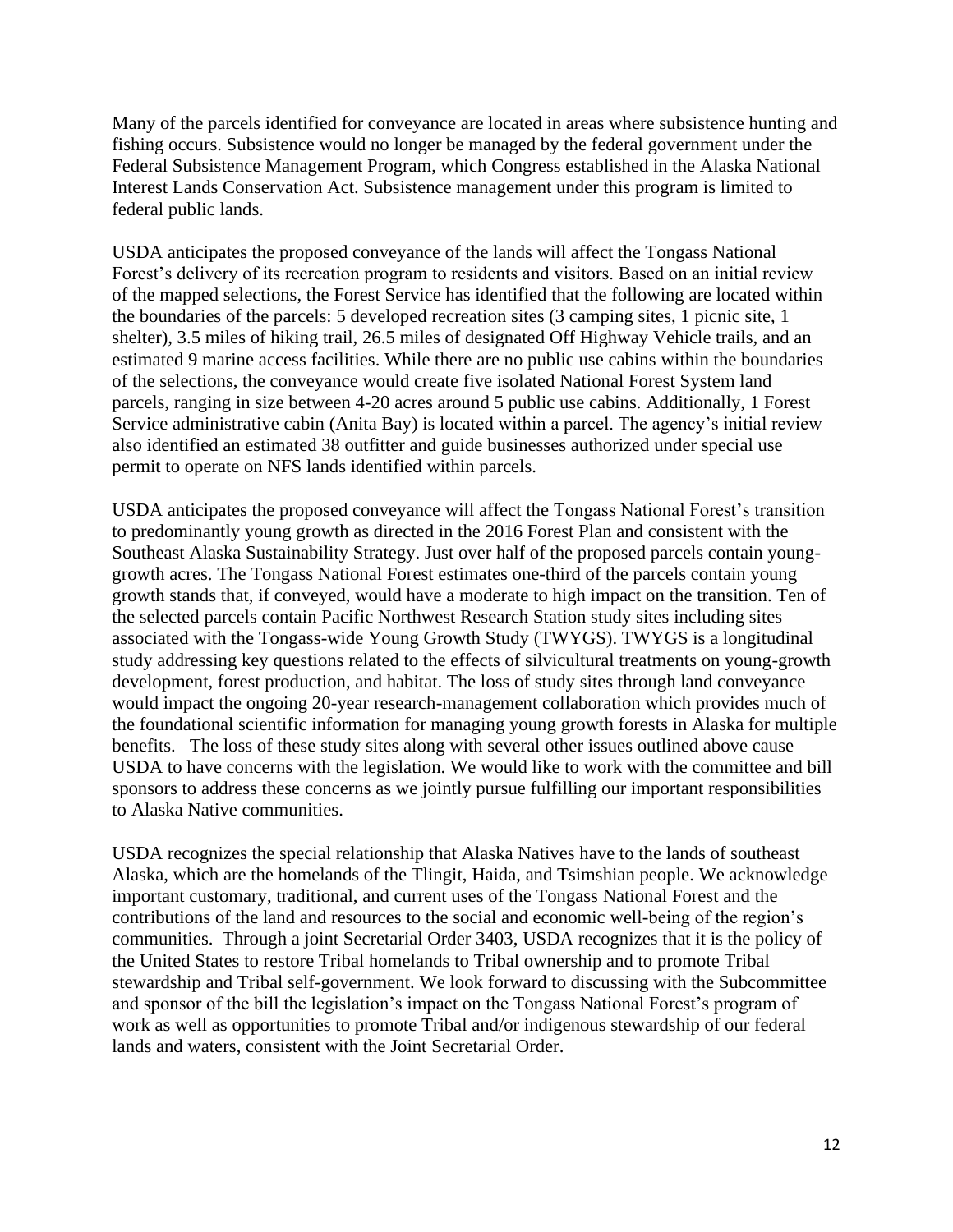# **S. 387, Grand Canyon Protection Act**

S. 387, the "Grand Canyon Protection Act" withdraws 1,006,545 acres of federal lands in Arizona, including any land or interest in land acquired by the United States after enactment of this bill, from

- entry, appropriation, and disposal under the public land laws;
- location, entry, and patent under the mining laws; and
- operation of the mineral leasing and geothermal leasing laws and mineral materials laws.

This area is already under an administrative mineral withdrawal which currently must be renewed every 20 years. As we understand it, this legislation would make the current administrative mineral withdrawal permanent.

S. 387 also states the Government Accountability Office shall conduct a study of uranium stockpiles in the United States that are available to meet future national security requirements.

Of the 1,006,545 acres of federal lands, 355,874 acres are USDA Forest Service lands. USDA defers to the Department of Interior for their views on the bill as it affects the public lands under their jurisdiction. The Pinyon Plain Mine (formerly Canyon Mine, renamed in fall 2020) occupies 17 acres on the Kaibab National Forest. Pinyon Plain Mine is a uranium mine 6 miles southeast of the Town of Tusayan.

Significant infrastructure at the site includes a headframe, evaporation pond, hoist, and shaft. Operations such as water pumping, maintenance, and management of facilities continue at the site. The Kaibab National Forests role in operations at the mine is to 1) ensure compliance with the existing Plan of Operations and federal decision in the environmental review documentation, 2) provide accurate and timely information about operations to interested and concerned parties, 3) work with other agencies as needed to inform monitoring of the withdrawal, and 4) ensure surface reclamation is conducted in alignment with regulations and bonding once mining operations are completed.

USDA supports the bill but does not believe the bill provisions will have an impact on current mining operations on the Kaibab National Forest because they would be subject to existing valid mineral rights.

#### **S. 2980 - Wildlife/Livestock Conflict Resolution Act**

S. 2980 would allow for the donation of up to 10 leases or permits authorizing grazing on National Forest System land in the state of New Mexico per fiscal year. This legislation would require the Secretary to permanently retire these donated permits and leases, ensuring an end to grazing on the land covered by the permit or lease unless the land is also covered by another valid grazing permit or lease that has not been donated.

Currently, Forest Service grazing permittees may choose to waive their grazing permit back to the Forest Service at any time. Grazing permits do not confer any property rights related to the grazing allotments; they simply authorize the permittee to occupy and use the land for livestock